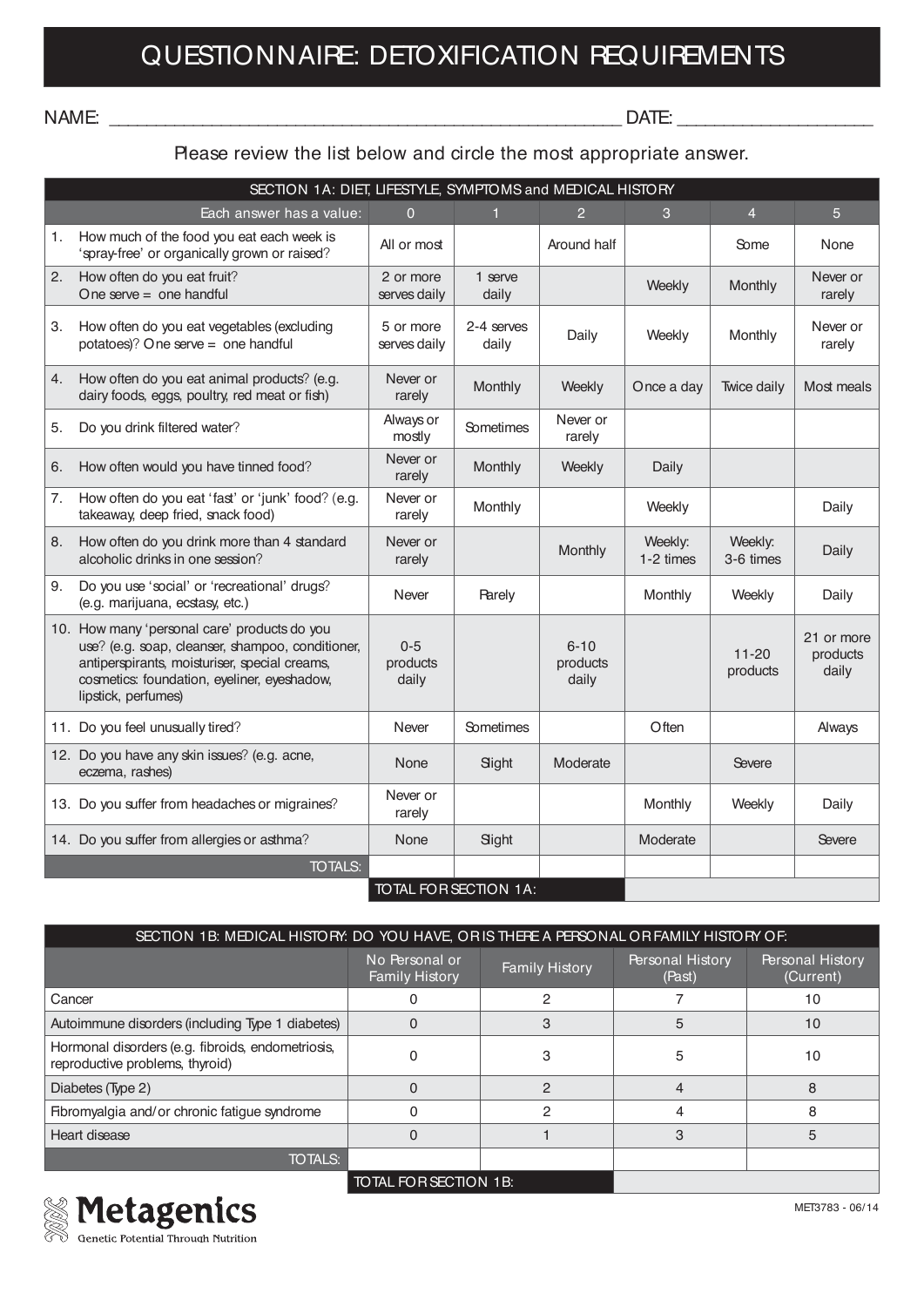|    | <b>SECTION 2: GUT</b>                                                                                                 |               |                      |                |                    |                |                        |  |  |  |
|----|-----------------------------------------------------------------------------------------------------------------------|---------------|----------------------|----------------|--------------------|----------------|------------------------|--|--|--|
|    | Each answer has a value:                                                                                              | 0             | п                    | $\overline{2}$ | 3                  | $\overline{4}$ | 5                      |  |  |  |
| 1. | Do you get diarrhoea (loose and/or frequent stool)?                                                                   | <b>Rarely</b> |                      | Monthly        |                    | Weekly         | Daily                  |  |  |  |
| 2. | Is there mucus or blood in your bowel motion?                                                                         | Never         |                      | <b>Rarely</b>  | Monthly            | Weekly         | Daily                  |  |  |  |
| 3. | Do you suffer from heartburn, burping, nausea or reflux/acid<br>regurgitation requiring antacid medication?           | <b>Rarely</b> | Monthly              |                | Weekly             | Daily          |                        |  |  |  |
| 4. | Do you experience abdominal bloating, fullness or pain?                                                               | <b>Rarely</b> | Monthly              |                | Weekly             | Daily          |                        |  |  |  |
| 5. | Do you feel a sensation of incomplete emptying of the bowel?                                                          | <b>Rarely</b> | Monthly              | Weekly         | Daily              |                |                        |  |  |  |
| 6. | Do you experience constipation (less than one bowel motion<br>a day)?                                                 | <b>Rarely</b> | Monthly              | Weekly         | Daily              |                |                        |  |  |  |
|    | Have you been diagnosed with a gut disorder such as:                                                                  |               |                      |                |                    |                |                        |  |  |  |
| 7. | Small intestinal bacterial overgrowth (SIBO)                                                                          | <b>No</b>     |                      |                |                    |                | Yes                    |  |  |  |
| 8. | Inflammatory bowel disease (IBD - ulcerative colitis, Crohn's<br>disease) or irritable bowel syndrome (IBS)           | <b>No</b>     |                      |                |                    |                | Yes                    |  |  |  |
| 9. | Peptic ulcer (stomach/gastric, duodenal)                                                                              | <b>No</b>     |                      |                |                    | Yes            |                        |  |  |  |
|    | 10. Do you have any food allergies or sensitivities? (e.g. gluten<br>sensitivity, coeliac disease, dairy intolerance) | <b>No</b>     |                      |                |                    |                | Yes                    |  |  |  |
|    | 11. Do you suffer from thrush (candida)?                                                                              | Never         | <b>Rarely</b>        |                | Monthly            | Weekly         | Daily                  |  |  |  |
|    | 12. Do you take pharmaceutical anti-inflammatory or pain relief<br>medicines?                                         | <b>Never</b>  | <b>Rarely</b>        | Monthly        |                    | Weekly         | Daily                  |  |  |  |
|    | Have you had a course of any of the following in the last 5 years?                                                    |               |                      |                |                    |                |                        |  |  |  |
|    | 13. Antibiotics                                                                                                       | <b>No</b>     |                      |                | $1 - 3$<br>courses |                | More than<br>3 courses |  |  |  |
|    | 14. Chemotherapeutic agents                                                                                           | <b>No</b>     |                      |                |                    | Yes            |                        |  |  |  |
|    | 15. Radiotherapy                                                                                                      | <b>No</b>     |                      |                |                    |                | Yes                    |  |  |  |
|    | <b>TOTALS:</b>                                                                                                        |               |                      |                |                    |                |                        |  |  |  |
|    |                                                                                                                       |               | TOTAL FOR SECTION 2: |                |                    |                |                        |  |  |  |

|    | SECTION 3: ENVIRONMENTAL TOXINS/LIVER                                                                                                                                                                                                      |                |                      |               |            |                        |                            |  |
|----|--------------------------------------------------------------------------------------------------------------------------------------------------------------------------------------------------------------------------------------------|----------------|----------------------|---------------|------------|------------------------|----------------------------|--|
|    | Each answer has a value:                                                                                                                                                                                                                   | $\overline{0}$ |                      | $\mathcal{P}$ | 3          | $\overline{4}$         | 5                          |  |
| 1. | Do you have any liver/gallbladder disease? (e.g. gall stones,<br>hepatitis, fatty liver or jaundice - are the whites of your<br>eyes yellowed?)                                                                                            | <b>No</b>      |                      |               |            |                        | Yes                        |  |
| 2. | Are you or have you been exposed to heavy traffic, exhaust<br>fumes and pollution? (e.g. living near a main road,<br>exercising along main roads, commuting, working on roads<br>or in car parks)                                          | <b>Rarely</b>  |                      | Monthly       | Weekly     | Daily - a<br>few hours | Daily - most of<br>the day |  |
| 3. | Are you or have you been exposed to insecticides, pesticides,<br>or herbicides? (e.g. fly sprays, garden sprays, termite or flea<br>treatments; working on a golf course, orchard or farm)                                                 | <b>Rarely</b>  |                      | Occasional    |            | Weekly                 | Daily<br>(occupational)    |  |
| 4. | Are you or have you been exposed to paints, solvents, glues,<br>nail polish, hair dyes and similar products?                                                                                                                               | <b>Rarely</b>  | Monthly              |               | Weekly     |                        | Daily<br>(occupational)    |  |
| 5. | Do you use cleaning products? (e.g. disinfectants, detergents,<br>degreasers, polishes and similar products)                                                                                                                               | <b>Rarely</b>  | Monthly              |               | Weekly     |                        | Daily<br>(occupational)    |  |
| 6. | Do you consume food or drink from plastic or plastic-lined<br>containers? (e.g. bottled water, disposable coffee cups,<br>canned food, takeaway food containers)                                                                           | No             | Monthly              | Weekly        | Daily      |                        |                            |  |
| 7. | Do you experience bouts of anger or irritability?                                                                                                                                                                                          | <b>Rarely</b>  | Monthly              | Weekly        | Daily      |                        |                            |  |
| 8. | Do you have a new (less than 3 years old) car, furniture<br>or carpets?                                                                                                                                                                    | No             |                      |               |            | Yes                    |                            |  |
| 9. | Have you lost/are you trying to lose a significant amount<br>of weight?                                                                                                                                                                    | <b>No</b>      |                      |               |            | Yes                    |                            |  |
|    | 10. Do you have trouble losing weight?                                                                                                                                                                                                     | No             |                      |               | Yes        |                        |                            |  |
|    | 11. Are any of your symptoms worsened by exposure to<br>substances such as alcohol, cigarette smoke, vehicle exhaust,<br>perfumes and cleaning products (e.g. certain aisles in<br>supermarkets or areas in department stores) or similar? | <b>No</b>      | Slightly             |               | Moderately |                        | Severely                   |  |
|    | <b>TOTALS:</b>                                                                                                                                                                                                                             |                |                      |               |            |                        |                            |  |
|    |                                                                                                                                                                                                                                            |                | TOTAL FOR SECTION 3: |               |            |                        |                            |  |